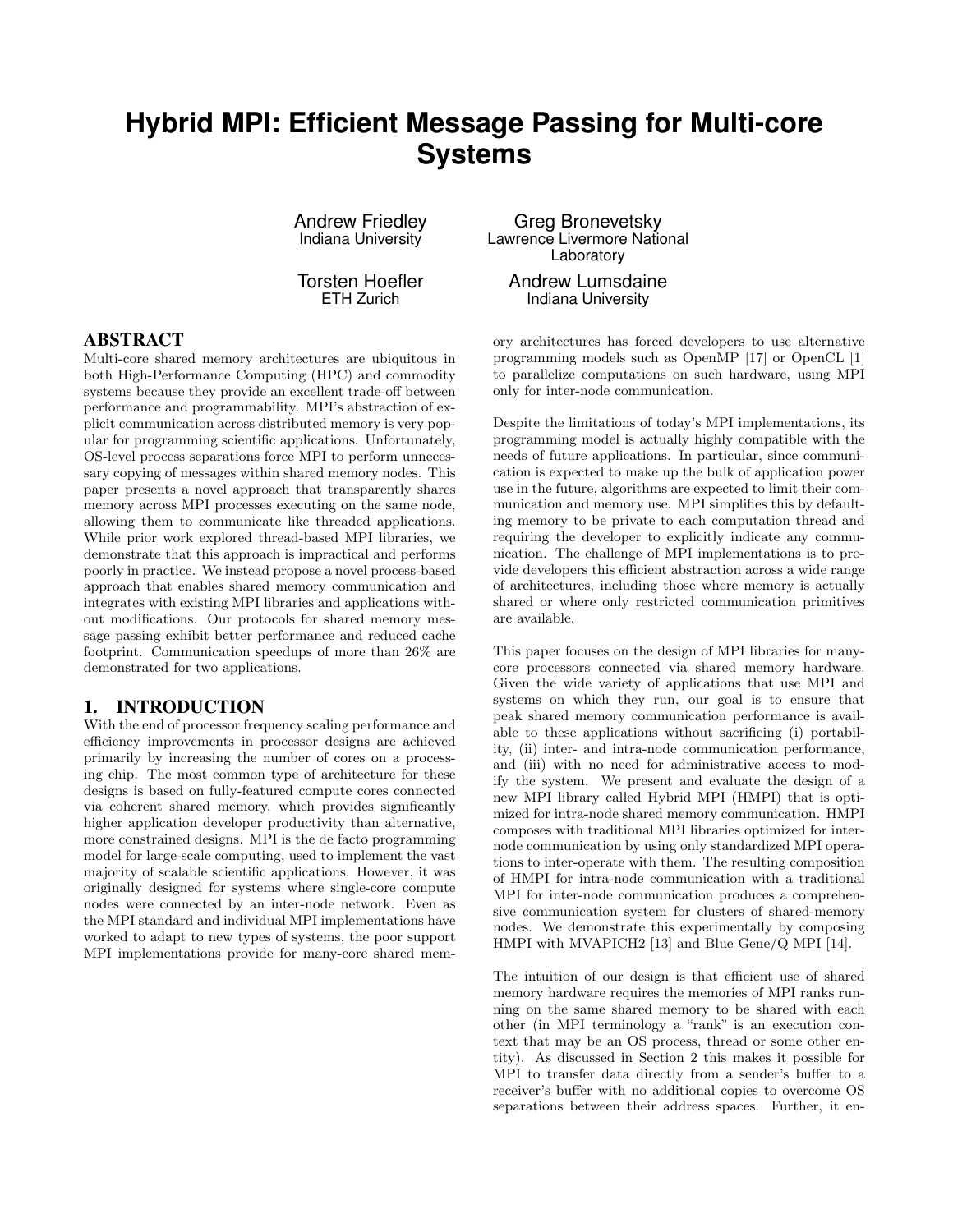ables novel shared-memory optimizations such as ownership passing [2] where the sender passes a pointer to its data buffer to the receiver, allowing the receiver to copy the data directly into its internal data structures without the need to first copy it into a receive buffer. Fundamentally, sharing memory among MPI ranks allows MPI applications to utilize shared memory hardware as efficiently as threaded applications, making it possible for developers to achieve high performance on modern architectures without significantly changing their applications.

These observations have also been made by the MPI Forum, which introduced shared memory windows in MPI-3.0 [6]. Those windows allow creation of shared memory regions for direct sharing of data. However, the programmer needs to distinguish between on- and off-node communication explicitly and encode either direct data access (on-node) or message passing (off-node) in the application. While MPI offers a mechanism to query the node topology to distinguish between the two, the resulting program code is still rather complex and hard to maintain. We will demonstrate how much of the benefits of shared memory communication can be utilized without changing applications.

Prior work on sharing memory across MPI ranks has focused on implementing ranks as threads within the same OS process. While multiple threads appear to be the natural solution to sharing memory, this approach suffers from several challenges that reduce its generality and performance. In our approach, we transparently share heap memory among OS processes. This transition from threads to processes enables HMPI to work seamlessly with existing MPI applications and without the performance issues of the threadoriented approach. Our approach works entirely in user space on commodity x86 systems with no kernel extensions or modification of system libraries.

Sections 4, 5, and 6 experimentally evaluate the performance of our approach, showing that it outperforms native MPI libraries on multiple benchmarks. We analyze HMPI's affect on the processor cache in detail to show that it also improves performance by utilizing caches more efficiently and interfering less with the application's own use of the cache.

The key contributions of our work are the following:

- 1. An analysis of thread-based MPI design and identification of its limitations.
- 2. A shared memory allocator technique for transparently enabling shared memory between local MPI ranks without modifying application code.
- 3. Two new point-to-point protocols for message passing that utilize a shared address space for better performance.
- 4. Analysis of shared-memory message passing performance on an x86 system using our shared memory allocator technique, and on Blue Gene/Q, a system providing a shared address space feature.

# 2. MPI ON SHARED MEMORY SYSTEMS

In this paper, we discuss three different approaches to memory layout and intra-node communication in MPI. Section 2.1 discusses the traditional (process-based) approach used in practice by most implementations. Previous work has investigated the idea of a thread-based MPI design in which each rank is a thread sharing memory with all ranks on the same node. For reasons we will discuss in Section 2.2, this approach is not prevalent in practice. We contribute a third approach, discussed in Sections 3 and 4, that assigns each rank to its own process but shares heap memory among all ranks in a node. Our approach combines the benefits of process-based and thread-based MPI design.

## 2.1 Process-based MPI

Although the MPI standard does not prescribe how MPI ranks are implemented, the traditional assumption has been that each rank is an OS process with its own private memory. Figure 1 illustrates this layout. The advantage of the process-based design is that it makes it easier to coordinate inter-node communication by multiple cores. Since each core is used by a separate process, their MPI libraries maintain separate state and thus require no synchronization. Since network interfaces are typically designed to provide each process a separate context in which to coordinate its outgoing and incoming communication, no MPI-level synchronization is required to access the network.



Figure 1: Memory layout in the traditional process-based MPI design. No application-visible memory is shared when MPI ranks are processes.

The limitation of this design is in communicating among different ranks that are executing within the same shared memory node. MPI libraries often use a FIFO connection (one for each pair of local ranks) for small messages, and one or more shared memory regions mapped by multiple ranks for larger messages. Either case inherently requires two copy operations per message. The sender copies from its privatememory send buffer into the FIFO queue or shared memory region, and the receiver copies back out into its separate private-memory receive buffer. A common optimization for large messages is to overlap and pipeline the two copies by breaking the message into blocks, allowing the sender and receiver to perform their respective copies simultaneously.

FIFOs are a pair-wise connection, and shared memory regions may also be created on a pair-wise basis to simplify communication. Thus, the number of resources grows as the square of the number of MPI ranks per node, which is often the number of cores per node. Such an approach will consume too many resources as the amount of memory available per core continues to decrease on HPC systems.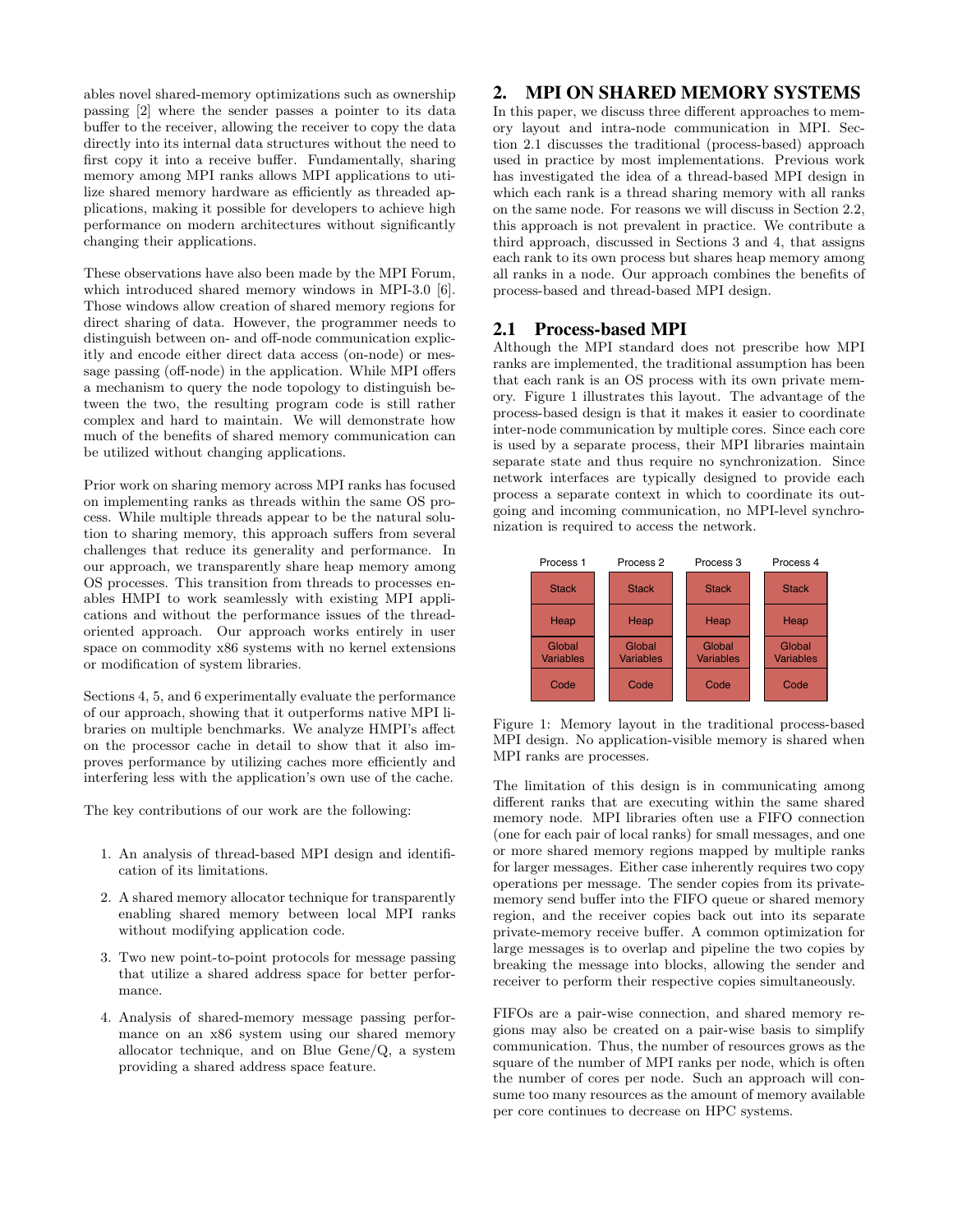

Figure 2: Memory layout in the thread-based MPI design. All application visible memory is shared when MPI ranks are threads.

# 2.2 Thread-based MPI

The limitations of process-oriented MPI implementations has motivated research on implementations where MPI ranks are implemented as OS threads, all of which execute within the same process [7, 20, 21]. Figure 2 illustrates this layout. Threads are an excellent choice since they share all their memory by default. However, many MPI applications are written with the assumption that global variables are private to each MPI rank. While threading gives each rank its own stack and heap within he shared address space, one set of global variables is shared among all MPI ranks in a node. Application state becomes corrupted as different MPI ranks write to the common global variables, which may exist within the application and in any libraries they link with.

Developers of thread-oriented MPI implementations have attempted to resolve this problem in two ways. First, they have developed techniques to privatize global variables so that each thread is provided its own copy. At the source code level, privatization can be done using thread-local storage, using the \_\_thread keyword available in many C compilers, or using compiler transformation tools [16, 20]. There has been work on tools that modify object files to privatize global variables when the source code is not available [16].

Given the complexity of privatization, especially in library code, an alternative approach is to adjust the use of libraries to ensure that no globals are used. This involves replacing regular library calls with their thread-safe variants, for example using strtok\_r instead of strtok. Where thread-safe alternatives are not available (e.g., the getopt function uses static variables internally) locks are required to protect access to the function. While it is possible to build compiler tools to perform this replacement, they would require knowledge about each library and its thread safety guarantees.

#### *2.2.1 Network Performance*

Where high performance is desired, MPI implementations must use a network interface directly. Depending on the network, issues can arise due to the use of multiple threads. For example, not all network interfaces provide thread safe APIs. Any MPI using multiple threads must protect all inter-node communication using a lock. Process-based MPI implementations face no such requirement. Unfortunately, an MPI-level network lock results in high contention for network resources and reduced performance. Figure 3 shows the effect of this contention on the MiniMD<sup>1</sup> application. We



Figure 3: Affect of overhead due to lock contention for network resources in the MiniMD application with strong scaling. However, when using threads, the communication overhead increases due to lock contention.

measured the time taken by the communication portions of MiniMD, using varying numbers of ranks on 16 nodes of the Cab system. Cab has an InfiniBand-based Performance Scaled Messaging (PSM) network that is not thread-safe. Network resource contention will be a problem when using any network that does not support multiple threads as efficiently as multiple processes.

Driver thread-safety also creates issues when using multiple threads with a process-based MPI implementation. If MPI is running in MPLTHREAD\_SINGLE mode, application threads must use locking to control access to MPI, which creates contention. However, if MPI provides MPLTHREAD\_MULTIPLE mode, then the library's calls to the network drivers from the various threads must also be locked inside MPI because the drivers are not thread-safe. This is one of the reasons why multi-threaded MPI applications are not common and perform sub-optimally [22].

All in all, the above observations suggest that thread-based MPI implementations are not a practical approach for the future of multi- and many-core HPC systems. We note that no thread-based MPI has been widely adopted in practice.

## 3. SHARED MEMORY IN PROCESSES

The goal of our work is to develop an implementation of MPI that is (i) optimized for shared memory hardware, (ii) works on existing operating systems with no root access, (iii) is compatible with any inter-node MPI implementation and (iv) provides peak performance for both intra- and inter-node communication. Given the challenges faced by MPI implementations that use threads to implement MPI ranks, we have chosen to implement them using OS processes. The challenge of this approach is to share memory across processes by developing some mechanism to circumvent the memory protections typically enforced by the OS.

A number of solutions for sharing memory between processes already exist on HPC systems. XPMEM [18, 24] is a Linux kernel extension that allows processes to map memory from another process, and is commonly found on SGI and Cray systems. Blue Gene/Q systems have a fea-

<sup>1</sup>See Section 6.1 for details on MiniMD.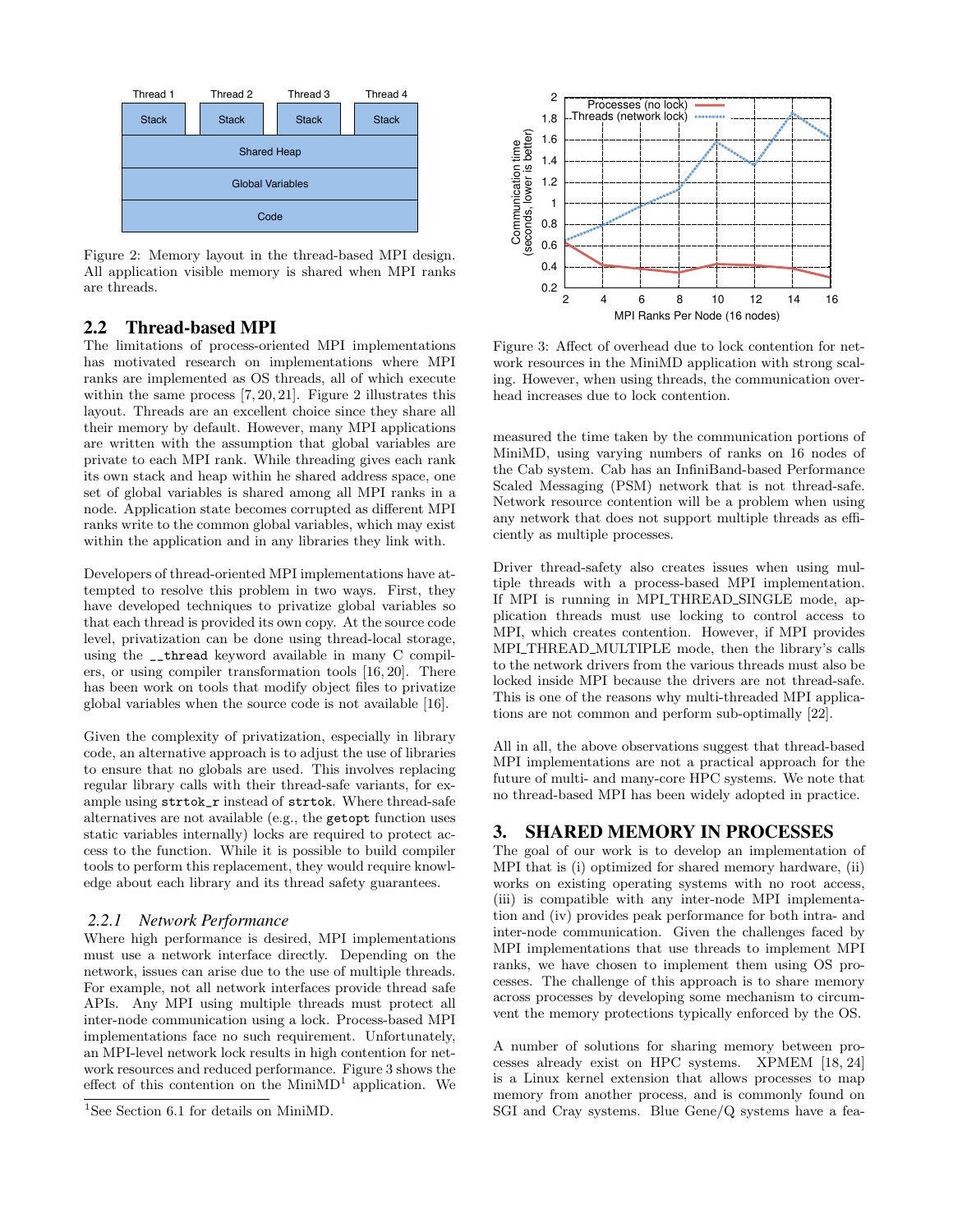ture that shares heap memory among all MPI ranks in a node, and is enabled by setting an environment variable (BG MAPCOMMONHEAP) [14]. LIMIC [25] and KNEM [4] are kernel extensions adopted by MVAPICH and Open MPI, respectively, that enable single copy communication. However, they require modification of the OS kernel, and due to the overhead of system calls only provide performance benefits for large messages. The LIMIC authors report in [25] that there is only an improvement for 4 KiB and larger message sizes. [4] states that KNEM is not competitive for small messags, usually less than 16 KiB.

For Linux-based clusters without such functionality built in, we have developed a replacement for the default memory allocator that shares heap memory among all processes in a similar manner. Our shared memory heap allocator enables the same shared-memory techniques on all Linux systems without requiring installation of kernel extensions, modification of system libraries, or administrative permissions. Our shared heap allocator is stand-alone and not MPI specific; we imagine it is also useful for other forms of shared memory communication.

## 3.1 Shared Memory Heap Allocator

In order to make our system fully transparent, we override the system's default memory allocator to allocate memory from a specially crafted shared memory pool. Normally, the memory allocator incrementally requests memory from the operating system using the sbrk or mmap system calls. We implement our own version of sbrk that requests memory from a shared memory region mapped on all MPI processes. Using this approach, we have modified both Doug Lea's malloc library (dlmalloc) [11] and Google's tcmalloc [8] library to transparently provide shared memory from malloc and related routines. All HMPI results shown in this paper use our modified dlmalloc library, while the MPI results use the Linux default system allocator (which is also based on dlmalloc).

To provide memory for a shared heap, we allocate and map a large shared memory region (larger than physical memory) to the same address on each MPI rank using mmap. The shared region is divided evenly among the ranks on the node, and each rank allocates memory only from its part of the region. This approach eliminates the need for any synchronization between processes within the memory allocator. On the Cab system with 32 GiB RAM per node, we were able to reserve 32 GiB of virtual memory per MPI rank, for a total of  $32GiB \cdot 16ranks = 512GiB$ . Without swap, total memory usage cannot exceed physical memory, but this larger shared region allows for unbalanced memory usage across ranks.

Figure 4 illustrates how our shared memory allocator connects multiple processes together. Stack, global variables, and code are private to each process, but the heap is shared. Our memory allocator provides the same shared-heap benefits as thread-based MPI and systems with kernel extensions. However, we incur none of the global variable privatization challenges encountered by thread-based MPIs and do not rely on specific operating systems, resulting in maximum portability. Our approach works on any platform that allows shared memory, allows overriding memory allocation



Figure 4: Memory layout of processes with our shared heap allocator. Dark red segments are private to each process, while the light blue heap segment is shared among all processes in a node.

calls (e.g., via weak symbols), and provides an MPI library.

In addition to the heap, MPI allows communication buffers located in global variables and the stack segment. Section 2.2 discussed why sharing global variables is problematic and undesirable. Sharing stack memory would not cause problems, but there is no good mechanism for doing so. If the application's main routine only operates on local variables before calling a routine we control (i.e., malloc or MPI\_Init), it is possible to use the swapcontext et al. routines to switch to a stack located in shared memory. More generally, a compiler tool could transform the application's source code or object files to enable sharing of stack memory. Since the benchmarks and applications we have considered so far primarily communicate using heap memory, we have not implemented any form of shared-memory stack. Our library falls back to single-copy communication if the receiver's buffer is not shared, and two-copy communication if the sender's buffer is not shared (see Section 4.2).

## 4. HYBRID MPI



Figure 5: Hybrid MPI sits between applications and an existing MPI. Intra-node communication is handled by HMPI, while an MPI is used across nodes.

We have implemented a 'Hybrid' MPI (HMPI) library to investigate single-copy message passing techniques. Rather than building an entire MPI implementation from the ground up, we have taken the approach of layering HMPI on top of any existing MPI library. Figure 5 illustrates how HMPI layers between applications and MPI. We did not use the PMPI (Profiling MPI) interface, but instead redefined MPI routines using a header file. PMPI remains instact at the underlying MPI layer below HMPI, though we believe it can be supported at the HMPI layer as well. There are two advantages to our approach: portability and transparency.

Portability: HMPI works on top of any existing MPI library simply by linking it into the application. We are able to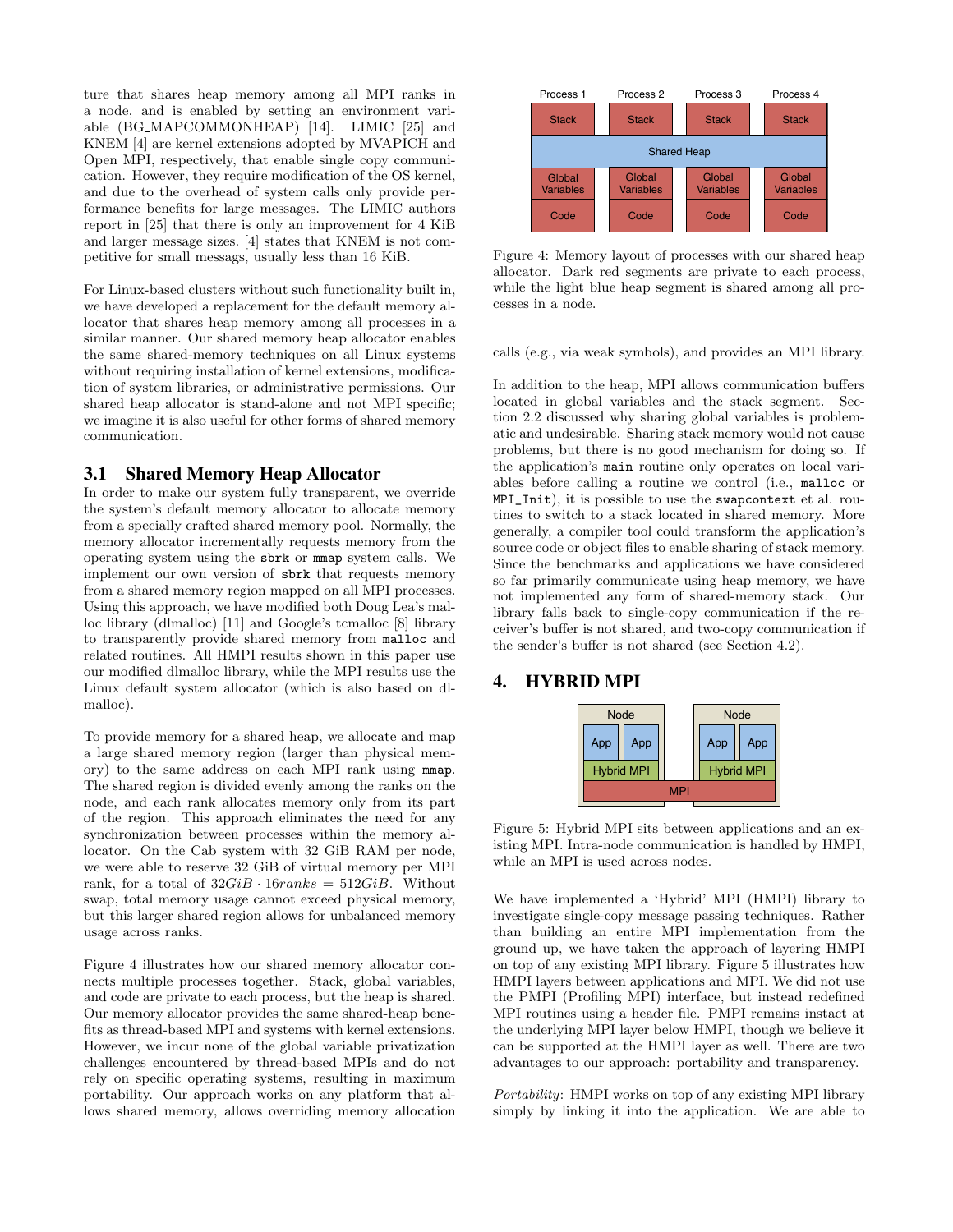extend both open- and closed-source MPI implementations on multiple platforms.

Transparency: No code transformations, object file or library modifications are needed. Neither the application nor the underlying MPI or memory allocator library need to be changed or made aware of HMPI's presence.

The combination of these advantages allows us to experiment with new message passing techniques on multiple platforms (including those with closed-source, proprietary MPI implementations) with minimal effort. In this paper, we focus on point-to-point techniques in HMPI. Prior work [12] has explored NUMA-aware collective communication algorithms using HMPI and shared memory.

PACX-MPI [3, 9] is an earlier layered library MPI design for grid systems. In their case, they implemented crosscluster MPI communication in their library and relied on the native MPI libraries for communication within each separate cluster. Like our work, their motivation is achieving performance productivity by leveraging existing work on platform-optimized MPI libraries. Instead of inter-cluster communication, we focus on optimizing intra-node communication and providing extensions to MPI for further leveraging shared memory performance.

To implement shared-memory message passing, HMPI assumes that memory used for communication is mapped to the same virtual address in every process on a node. We show experimental results using our shared memory heap allocator on a commodity x86 cluster ('Cab'), and using the BG MAPCOMMONHEAP feature on Blue Gene/Q ('Sequoia'). Section 6 describes these systems in detail.

# 4.1 Message Matching

We implement two incoming message queues per receiver using linked lists. Figure 6 illustrates our design. One queue is globally accessible by all ranks. Senders add messages to the global queue owned by the rank for which the message is destined. Each global queue is protected by an MCS lock [15]. An important benefit of the MCS lock is guaranteed FIFO ordering of lock acquisitions. When using a lock without this property (e.g., a simple compare and swap lock), some ranks could be blocked for long, unpredictable periods waiting to add a message to a receiver's queue. FIFO ordering ensures fairness.

The second queue is private. When a receiver attempts to match incoming sends to local receives, it drains its global queue and adds incoming sends to its private queue. Since the queues are linked lists, the draining operation only involves updating two pointers. The receiver then attempts to match sends on its private queue to local receives. A second private queue enables the receiver to loop many times without need for synchronization, and ensures that messages cannot be matched out of order due to senders adding new messages to the queue. Our dual queue technique minimizes contention between processes.

## 4.2 Communication Protocols

Although single-copy message transfer was our goal with HMPI, we have discovered that simply using memcpy to



Figure 6: HMPI's matching design. Each receiver has two queues, one shared and one private. Senders insert messages into the shared queue protected by a lock. The receiver drains the shared queue into its private queue and enters a loop to match incoming sends to local receives.



Figure 7: Sender protocol flow. The sender ensures its buffer is in the shared heap and uses the immediate transfer protocol for small messages.

transfer the data is often not the fastest method possible. We use an 'immediate' protocol for small messages less than the immediate threshold (currently 256 bytes, Section 4.2.1), and a 'synergistic' protocol for messages larger than the synergistic threshold (currently 4 or 16 kB, Section 4.2.2). We support buffers from global variables or the stack by checking the location of each buffer given to HMPI by the application. If the buffer address lies outside of our shared memory heap, we fall back to a two-copy transfer mechanism.

Before queuing a message, the sender goes through a series of checks as shown in Figure 7. If the message is small, we go into the immediate protocol, inlining the message data with the message's matching information. If the application's send buffer is not located in the shared heap, we allocate a shared buffer and copy the data over. Finally, the message is queued on the receiver's shared queue.

Once a message is matched, the receiver decides how to transfer data from the send buffer to the receive buffer. Figure 8 shows the decision process. If the receive buffer is not on the shared heap or if the message is too small to use the synergistic protocol, we use memcpy to transfer the data. For larger messages we enter the synergistic protocol.

#### *4.2.1 Immediate Transfer Protocol*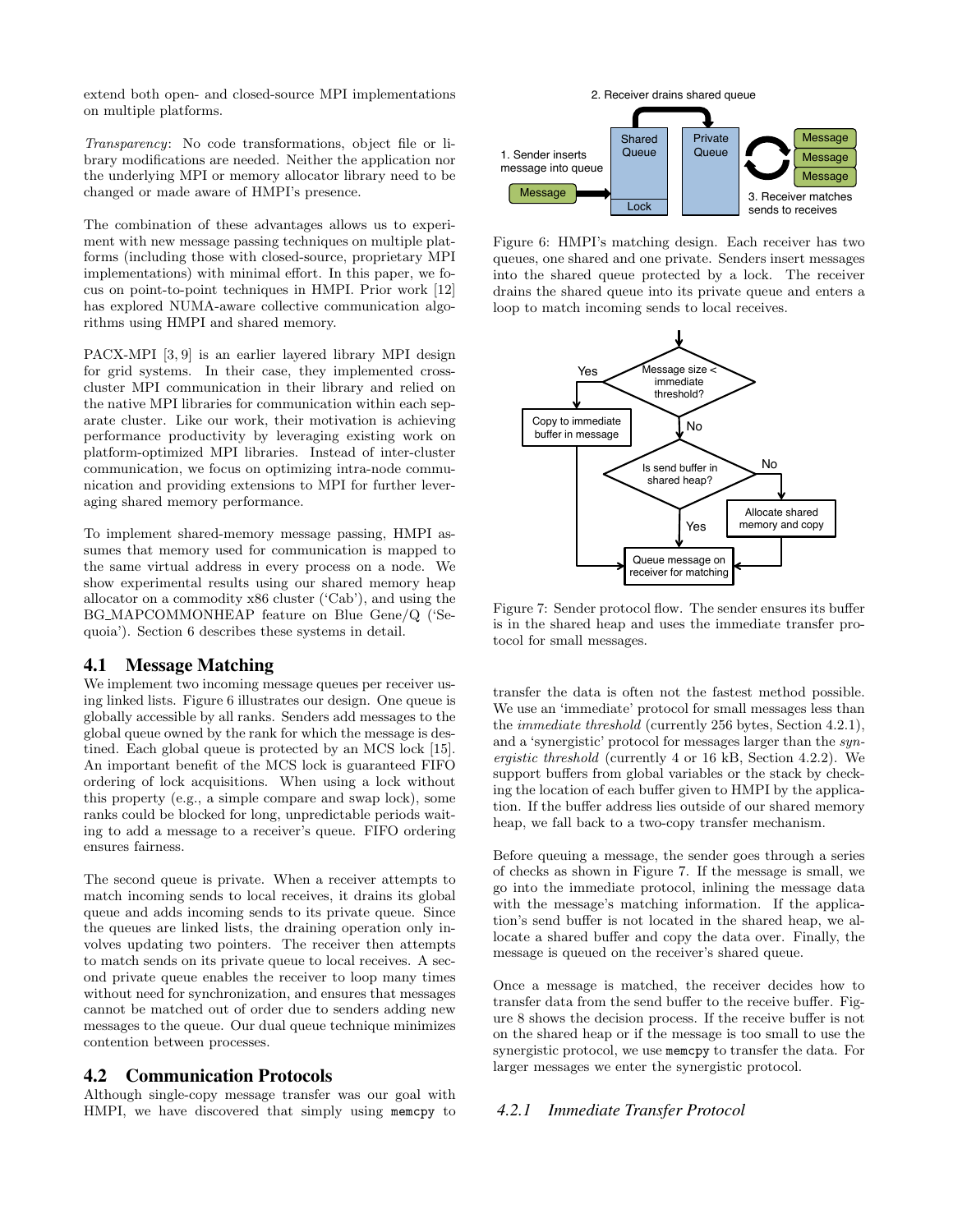

Figure 8: Receiver protocol flow. A single memcpy is used if the receive buffer is not in the shared heap or if the message is too small for the synergistic protocol.



Figure 9: Intra-socket small message latency on Cab.

For small messages, the best latency is achieved by utilizing a two-copy method with the message data located immediately after the matching information. The performance advantage stems from the following simple observation: When a message is matched, the receiver accesses the source message information (source rank, tag, communicator), incurring a cache miss. With a single-copy data transfer approach, copying the message data will incur another cache miss, since that data has not been seen by the receiver. Inlining the message after the sender's matching information causes the hardware to bring the data into cache at the same time as the matching information, avoiding the second cache miss when copying the data.

As seen in Figure 7, the sender will perform the additional copy before queuing the message at the receiver. From the receiver's point of view, the immediate protocol is the same as single-copy transfer—just copy the data from the location provided by the sender. For small messages, the time saved by avoiding the cache miss more than makes up for the cost of doing two copies.

Figures 9 and 10 show intra- and inter-socket small message latency on  $\mathrm{Cab}^3$  using the NetPIPE [23] benchmark.



Figure 10: Inter-socket small message latency on Cab.



Figure 11: Small message latency on Sequoia.

Based on these results, we chose a threshold of 256 bytes, below which we use the immediate protocol. Above that, we use memcpy or the synergistic protocol. Figure 11 shows small message latency on the Sequoia<sup>3</sup> system (one socket per node). Since we observe no benefit from the immediate protocol on this system, we conditionally disable it if compiling for a Blue Gene/Q machine and fall back to memcpy.

#### *4.2.2 Synergistic transfer protocol*

For large messages, bandwidth is most important. We can achieve higher data transfer rates than possible with a single memcpy by having both the sender and receiver participate in copying data from the send buffer to the receive buffer. To do this, we break the data into blocks and utilize a shared counter that is atomically updated by the sender and receiver. When the receiver matches a message, it initializes the counter (used as a byte offset) and begins copying data one block at a time. Before copying each block, the counter is incremented. If the sender enters the MPI library and sees that the receiver is copying in block mode, it also begins incrementing the counter and copying blocks of data until the entire message has been copied.

In the worst case, the sender does not participate (it is either

<sup>3</sup>Details on the Cab and Sequoia systems can be found in Section 6.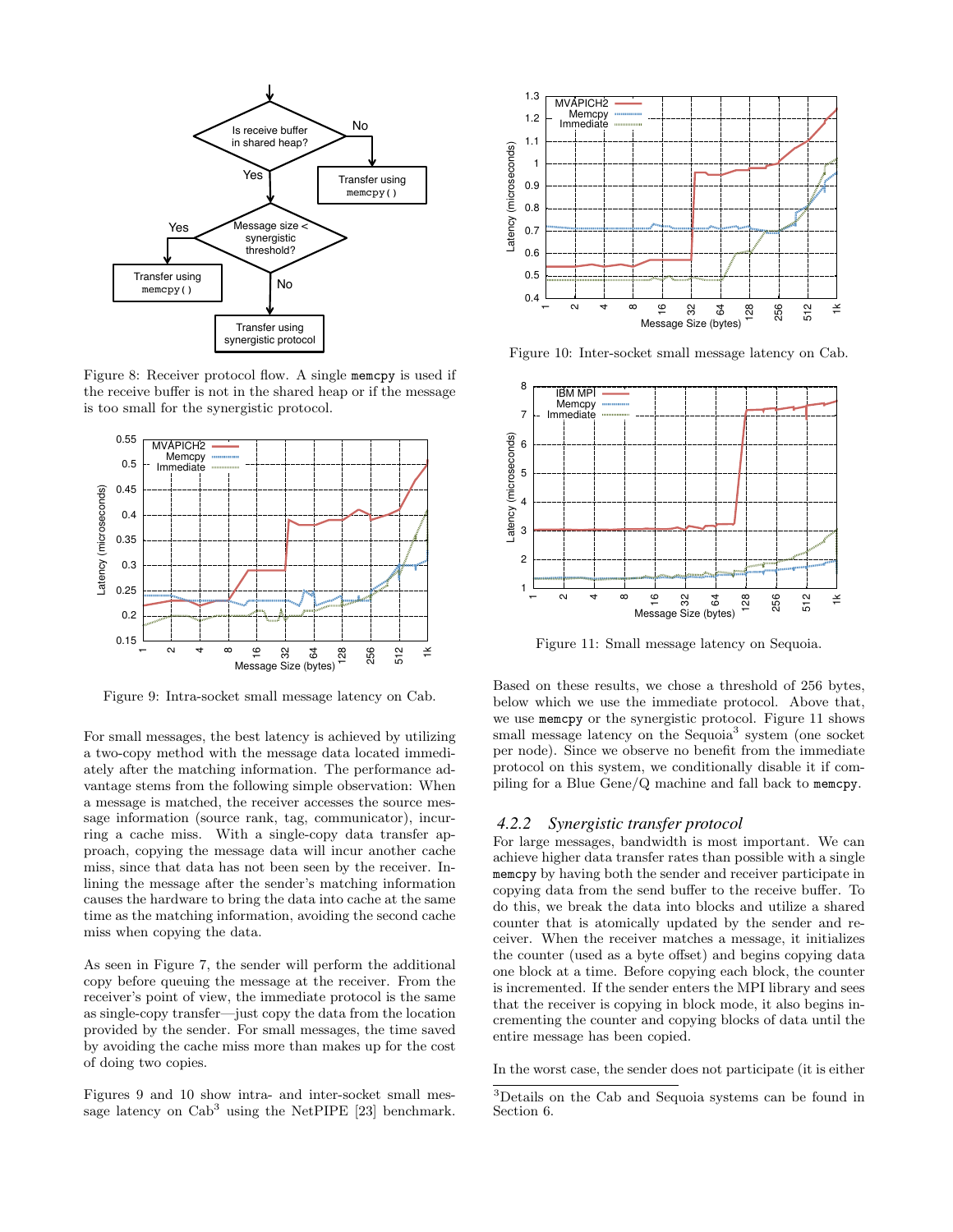

Figure 12: Intra-socket large message bandwidth on Cab.

executing application code or helping with other transfers), and we see the same bandwidth as a memcpy, which is the peak bandwidth achievable by one core. The sender can enter and assist the transfer at any point. Bandwidth improvement then depends on when the sender begins assisting and on the peak bandwidth achievable by two cores.

The advantage of this protocol is that communicationcomputation overlap is greater than that of existing protocols when the sender has other work to do. Unlike the two-copy protocols used in current MPI implementations, the receiver can perform the entire data transfer without the sender, and does so when beneficial. Communication performance is dynamically accelerated when the sender is able to assist the receiver in copying data.

Figures 12 and 13 show intra- and inter-socket large message bandwidth on the Cab system. Based on experimentation, we chose two different block sizes: 4kb and 12kb. For messages smaller than twice the block size, we use a single memcpy, since the synergistic protocol needs multiple blocks to provide a benefit. Starting at 8kb, we use the synergistic protocol with a 4kb block. For messages greater than 24kb, we switch to a 12kb block. In some cases peak bandwidth is more than double that of MPI or memcpy.

Figure 14 shows large message bandwidth on Sequoia, which has one socket per node. Based on experimental results, we chose block sizes of 16kb and 64kb.

NetPIPE represents the ideal case for the synergistic protocol—both the sender and receiver are always ready and available to assist in data transfer. In practice, the bandwidth seen by applications will vary somewhere between that of memcpy and the peak synergistic bandwidth depending on communication-computation overlap.

## 5. COMMUNICATION ANALYSIS

While raw communication performance is important, another way that MPI libraries affect application performance is their effects on the cache and the application data structures within it [19]. We thus studied the effect that HMPI's and MPI's communication protocols have on the cache via the micro-benchmark in Figure 15, which models the typical



Figure 13: Inter-socket large message bandwidth on Cab.



Figure 14: Large message bandwidth on Sequoia.

interaction between the application and the MPI library. It reads the elements of a data buffer to bring it into the cache, then performs a ping-pong communication and finally reads the data buffer again. We conducted experiments on Cab with buffer sizes between 128 bytes and 32kb (the size of Cab's L1 Data cache) where the read loop either accesses buffer entries in sequential or random order and each cache line is accessed exactly once. Further, we studied configurations where separate buffers were used for both data and communication or a common buffer for both (in this case message size was  $\leq$  buffer size). To understand how the different types of communication protocols affect the application's use of the cache we measure the number of cache misses the benchmark incurs during the second read loop.

Figure 16 shows the misses in the L1 data cache on the Cab system (32kb in size), showing the average of 10 runs. Specifically, we report the fraction of the data buffer reads that miss: (number of L1 data misses) ∗ (cache line size)/(data buffer size). From top to bottom the graph shows misses for cases where HMPI is used for communication, then MPI and finally the case where no communication was performed between the read loops. From left to right we show data for the sequential and random loop orders and configurations where the buffers were the common or separate. For each configuration we show a heat map where the x-axis is communication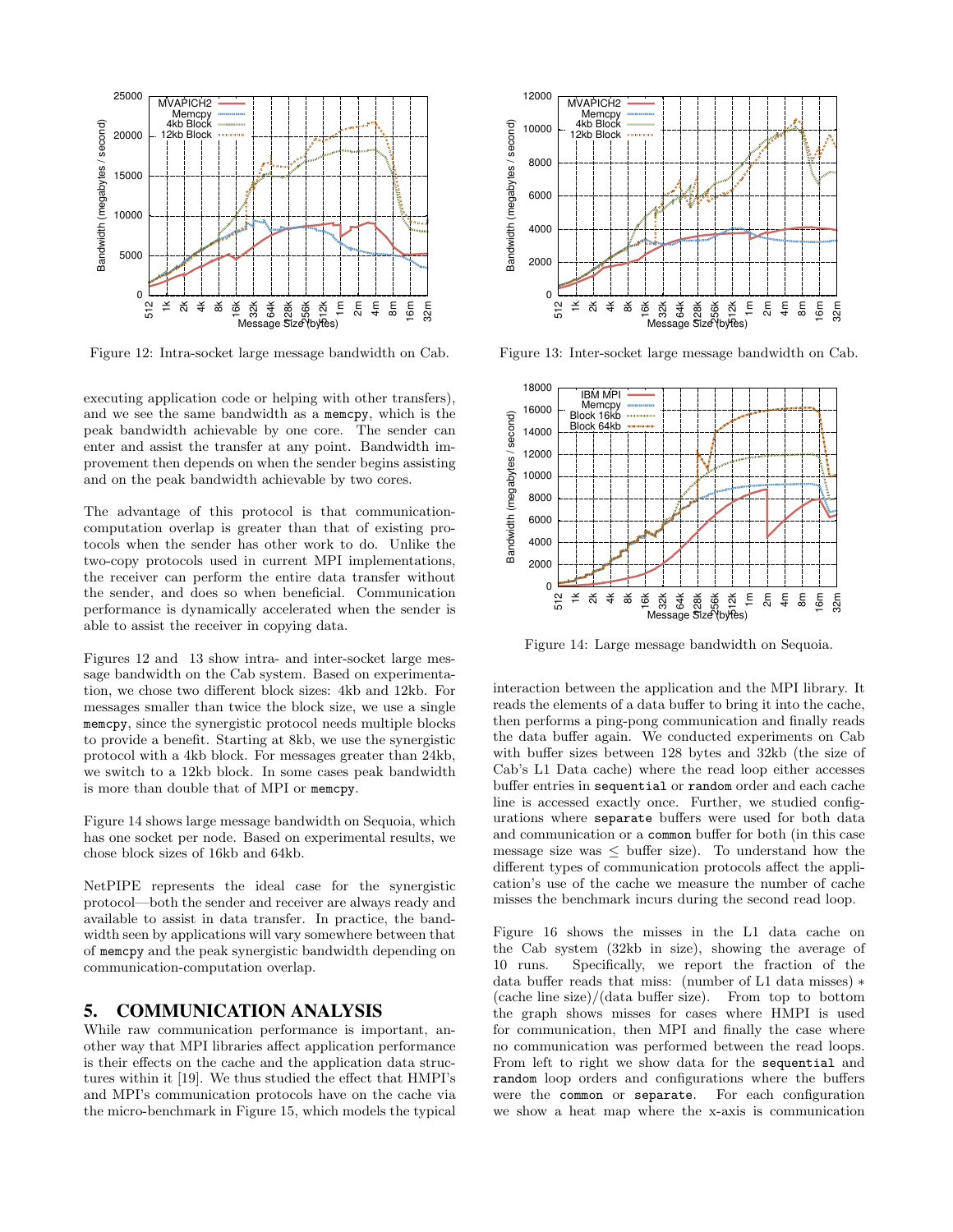```
unsigned char *data_buf, *comm_buf;
  Read the buffer, bringing it into the cache.
for (int i = 0; i < x; i++)
    sum \leftarrow data_buf[index(i)];
  Perform ping-pong communication on either
1/ the data buffer (Common configuration) or a
\frac{1}{2} communication buffer (Separate)<br>if (Common) Do_PingPong(data
                    Do_PingPong ( data_buf);else if (Separate) Do_PingPong (comm_buf);
   Read the buffer in sequential or random order,
   while measuring cache misses.
Start_Counters ();<br>int sum;
for (int i = 0; i < x; i++)
    sum \leftarrow data_buf[index(i)];
Measure_Elapsed_Counters();
```
Figure 15: Benchmark that models the impact of MPI communication on application cache use.



Figure 16: Fraction of accesses to the data buffer on which an L1 cache miss occurs. Lighter colors indicate fewer cache misses.

buffer size and y-axis is the data buffer size with the range  $[128b, 256b, \ldots 896b, 1kb, 2kb, \ldots 32kb]$ . The shade of each tile denotes the above fraction miss metric, with all values  $>=3$ shown in the same shade to provide high visual resolution for the primary value range of [0-3].

The data shows that the miss rate is low when no communication is performed. It grows with the size of the data buffer up to the 32kb size of the L1 data cache. This phenomenon is observed for both read orders but is more significant for sequential. Since the sequential access pattern can be readily detected by the cache hardware, this indicates that the cache replacement algorithm on this processor is making sub-optimal replacement decisions.

Looking at the HMPI and MPI data, we observe both libraries increase the number of cache misses in the read loop. This is caused both by evictions of data from the cache as well as due to poor decisions by the cache replacement algorithm. The impact of cache evictions can be seen in the increased miss fractions for the separate buffer configuration relative to common buffer, since in the former case the processor touches more individual addresses.

The impact of the replacement algorithm is observed by looking at the difference between the results for random and sequential access orders. It can be seen that the difference between separate and common is generally small for all the buffer size configurations the two share. In contrast, the sequential access order causes many more misses than the random, indicating that the increase is due to interference with the replacement policy. The likely cause is that the cache access pattern of the communication code trains the replacement algorithm to expect the same access pattern in subsequent code and when control returns to the application it makes poor decisions that result in unnecessary misses. Indeed, in many cases there are more misses than the number of lines in the data buffer, especially for small data buffers and large communication buffers. This indicates that the useless lines from the communication buffer are being prefetched when in fact the application is attempting to access the data buffer.

Figure 17 shows the miss fraction metric of HMPI divided by the same metric of MPI. Values closer to 0 (HMPI has fewer misses) are shown in light shades while values close to 1.0 (HMPI and MPI are the same) are shown as dark. The data shows that for random reads HMPI induces fewer application misses across all data buffer sizes when communication buffers are smaller than 8kb (quarter of the L1 cache). The same is true for sequential reads where data buffers are smaller than 16kb (half the L1 cache) The conclusion is that for applications that operate on and communicate with buffers of a few kilobytes (expected to be the norm as the same amount of data is divided among more computing cores), HMPI has a significantly smaller impact on the application's use of the cache.

# 6. APPLICATION ANALYSIS

The various micro-benchmark results shown in Sections 4 and 5 give a picture of HMPI's shared memory communication performance in isolated scenarios. In this section, we compare the performance of HMPI to MPI for two applica-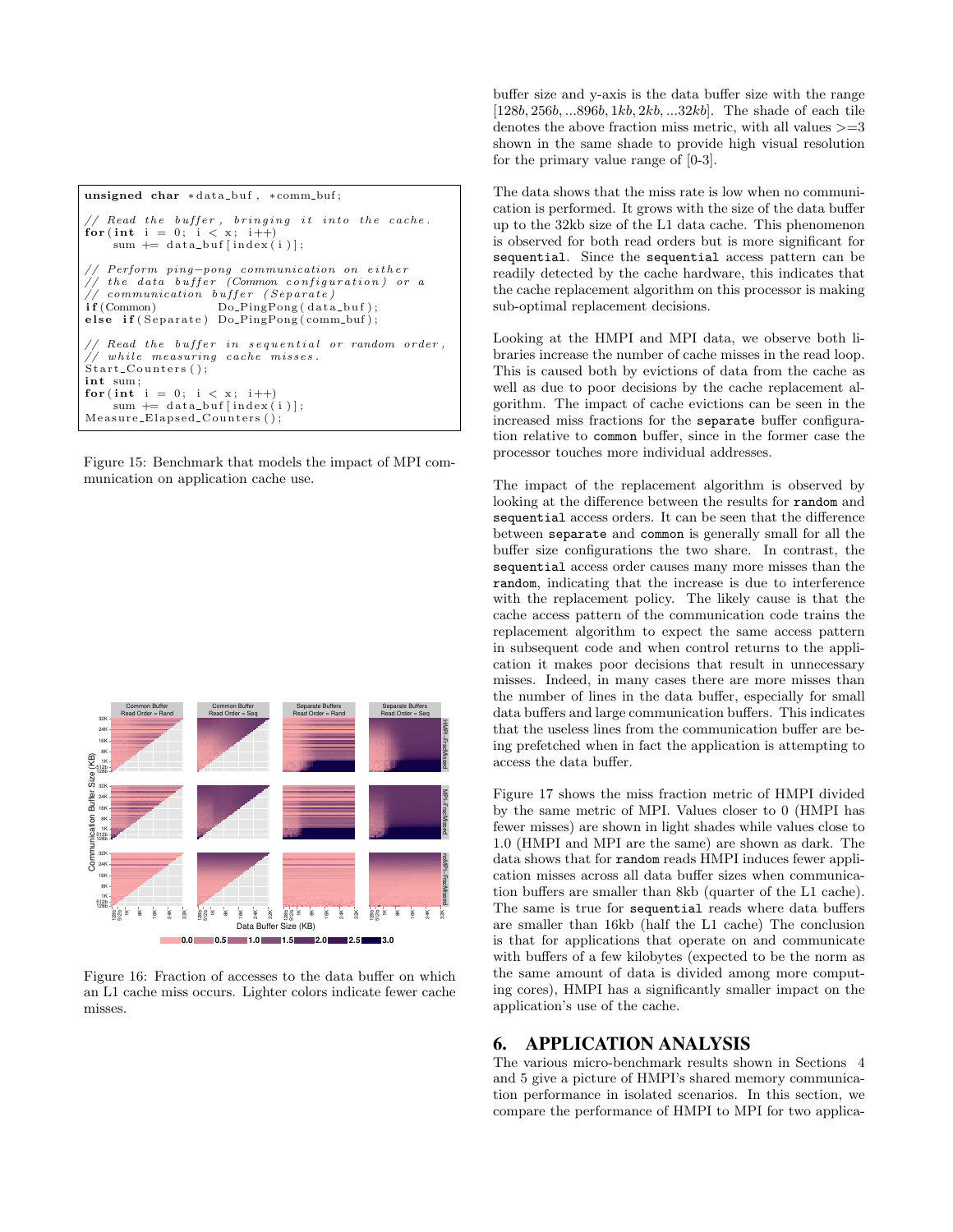

Figure 17: The fraction of accesses to the data buffer on which an L1 cache miss occurs with HMPI, divided by the same with MPI. Lighter colors indicate fewer misses in HMPI compared to MPI.

tions: MiniMD and LULESH. We show results for one node (where our shared memory protocols are used exclusively in HMPI) as well as up to 64 nodes.

All figures in this section show 'percent improvement' on the y-axis calculated as  $Y = 100 * (HMPI/MPI)$  using the respective HMPI and MPI wall clock times. We report the improvement in application time as well as the time taken specifically by each application's communication phases.

The ratio of speedup between application and communication time varies based on the ratio of communication to computation in the application, which in turn depends on several factors such as problem size and ratio of processing speed to memory bandwidth. All of our results show weak scaling with a fixed problem size per rank.

We show results for two different systems. Cab has two Xeon ES-2670 (eight core, 2.6 GHz) processors (16 cores total), 32 GiB of RAM per node, and a PSM InfiniBand network. MVAPICH2 v1.9rc1 was used as our comparison MPI on Cab. Sequoia is a Blue Gene/Q system with one PowerPC A2 (sixteen core, four threads per core, 1.6 GHz) processor (64 tasks total) and 16 GiB of RAM per node. IBM's MPICH-based MPI library was used on Sequoia.

# 6.1 MiniMD

MiniMD is part of the Mantevo [5] mini-application suite, which consists of several mini-applications representing larger application classes. Such mini-applications are increasingly used in exascale research for their combination of simplicity and relevance. MiniMD is a molecular dynamics simulation that computes atom movement over a 3D space decomposed into a processor grid. The primary communication pattern is a 3D, 6-point nearest neighbor exchange performed twice per work iteration.

Figures 18 and 19 show performance comparisons for MiniMD. We ran 2500 iterations and scaled the problem size so that each rank had approximately 1,000 atoms. On Cab, we



Figure 18: HMPI performance gains relative to MPI for MiniMD on the Cab system (16 ranks per node).



Figure 19: HMPI performance gains relative to MPI for MiniMD on the Sequoia system (64 ranks per node).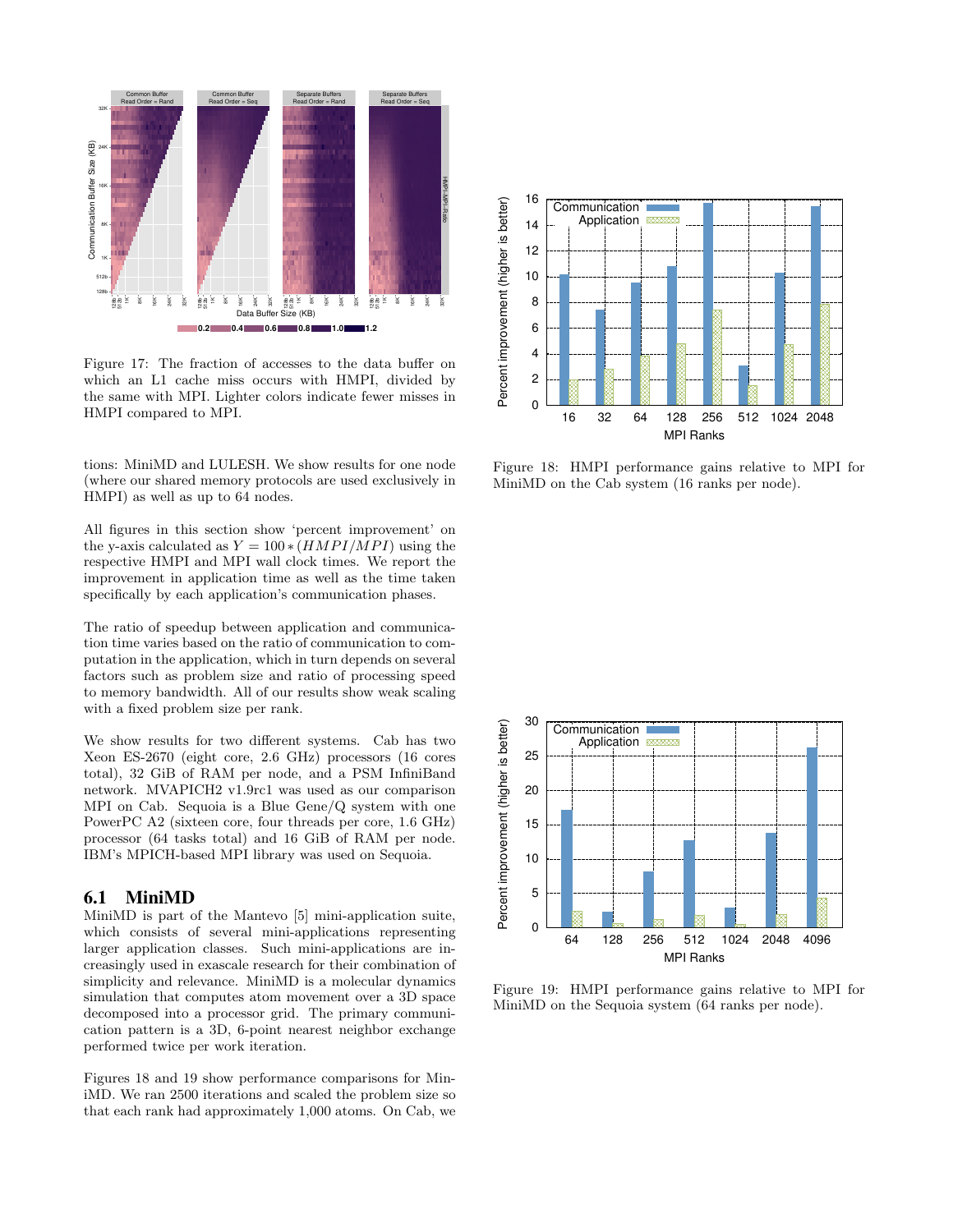

Figure 20: HMPI performance gains relative to MPI for Lulesh on the Cab system (16 ranks per node).



Figure 21: HMPI performance gains relative to MPI for Lulesh on the Sequoia system (64 ranks per node).

observe communication speedups ranging from 3.1-15.7%, resulting in total application time improvements of 1.5-7.9%. Sequoia shows improvements of 2.2-26.2% communication time and 0.2-4.1% application time. Compared to Cab, Sequoia has more memory and network bandwidth per FLOP. As a result, a smaller portion of execution time is spent communicating on Sequoia. Thus, changes in communication time have a smaller impact on overall application performance.

## 6.2 LULESH

LULESH, also known as Livermore Unstructured Lagrangian Explicit Shock Hydrodynamics [10], is the miniapplication version of a full-size hydrodynamics code in use at Lawrence Livermore National Laboratory. LULESH simulates the Sedov blast wave problem on a uniform 3D mesh decomposed spatially among MPI ranks. In each time step, multiple exchanges with up to 27 neighbors are performed. Each data exchange is implemented using nonblocking sends and receives.

Figures 20 and 21 show performance comparisons for



Figure 22: Reduction of total application cache misses in HMPI compared to MPI for MiniMD on Cab.

LULESH. LULESH requires that the number of ranks be a perfect cube (i.e.,  $NP = x^3$ ). A fixed problem size of  $15^3$ per rank was used. On Cab, we see communication time speedups of 11-46.1% and application time speedups of 14.1- 19.5%. Communication time speedups of 4.2-20.1% and application time speedups of 7.9-10.1% are seen on Sequoia. As we saw with MiniMD, communication time speedups have a smaller impact on Sequoia compared to Cab.

# 6.3 Application Cache Locality

In addition to wall clock performance, we also compared L2 and L3 cache misses incurred by the entire application when using HMPI and MVAPICH2. Figures 22 and 23 show results on the Cab system for MiniMD and LULESH, respectively. Cab's processors have three levels of cache. L1 (32kb) and L2 (256kb) are exclusive to each core, while L3 (20mb) is shared by all 8 cores.

HMPI reduces both L2 and L3 cache misses for both applications. We observe reductions of 8-28% for MiniMD and 8.3-40% for LULESH. In LULESH, the 8 rank L3 cache results appear to be an outlier. Cab has 16 cores per node, so only half of the available cores are utilized. More L3 cache is available per rank, resulting in fewer total misses for both HMPI and MPI.

## 7. CONCLUSION

In this paper we developed a novel scheme for exploiting shared memory hardware in MPI programs that are written for distributed memory systems. This mechanism shares selected subsets of memory among MPI ranks to implement communication between them more efficiently. However, the mechanism is not limited to MPI—it further enables optimizations such as ownership passing [2] or send/receive loop fusion, both departures from the one-copy semantics of MPI, or other application-specific optimizations.

In addition, we utilize a layered model for implementing our optimizations. HMPI resides on top of the MPI interface, however, it also integrates vertically in that it hooks into MPI's communications and transparently optimizes them. We showed that this model is highly portable and requires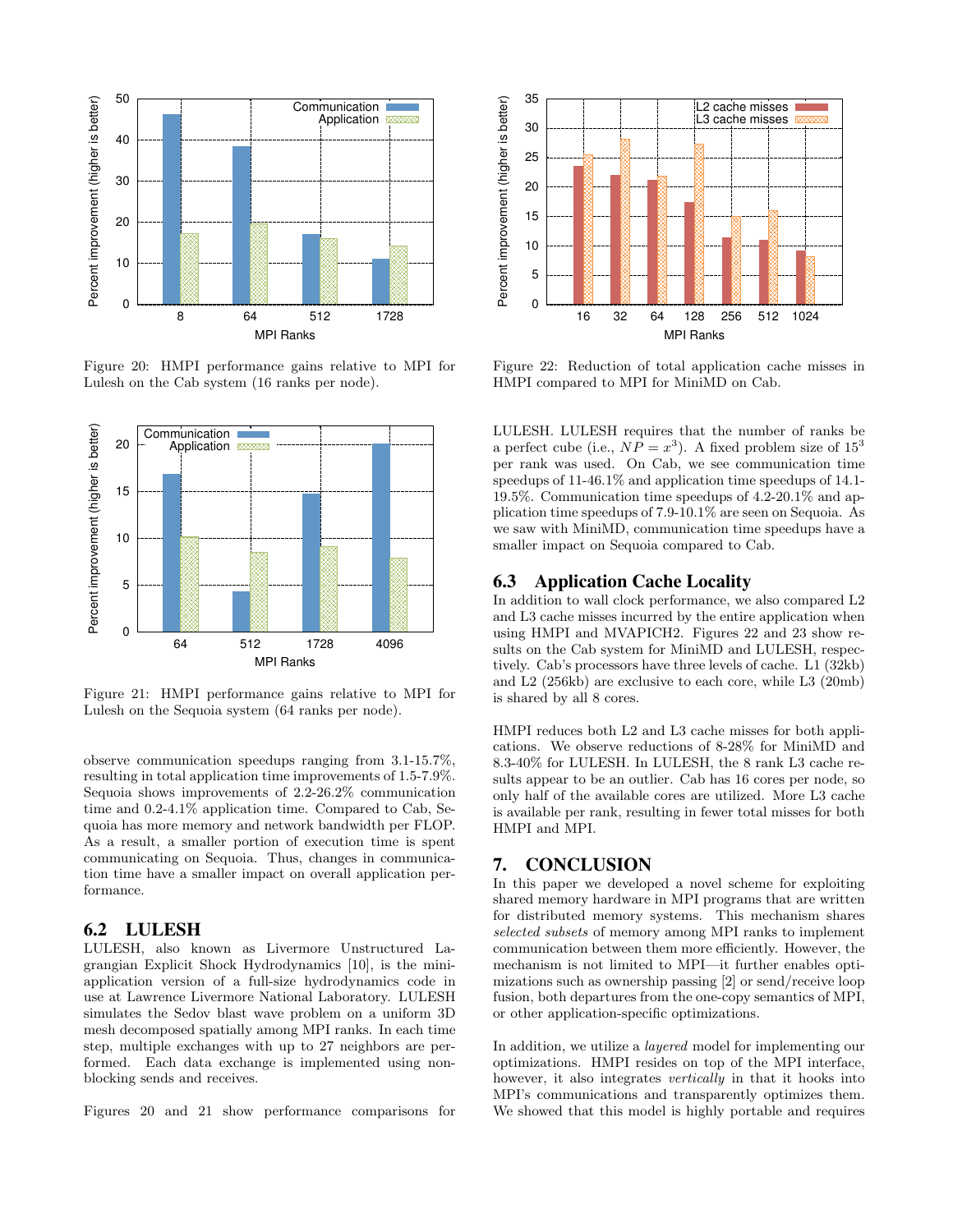

Figure 23: Reduction of total application cache misses in HMPI compared to MPI for LULESH on Cab.

no kernel extensions, system library changes, or administrative access. No modifications to applications or other MPI implementations are required.

We used these two mechanisms to develop HMPI, a fast layered MPI library that optimizes hybrid shared memory communication. Our optimizations show significantly less onnode communication overheads compared with traditional MPI approaches. Unlike prior work with thread-based MPI implementations, HMPI integrates transparently into legacy applications. We demonstrate the applicability with the MiniMD and LULESH application codes, which have communication time speedups of up to 26.2% and 46.1% respectively. Our shared memory communication techniques, implemented in HMPI, transparently improve performance for existing MPI applications on modern and future multi-core HPC systems.

## 8. ACKNOWLEDGMENTS

This work was supported in part by the Department of Energy X-Stack program and the Early Career award program. It was partially performed under the auspices of the U.S. Department of Energy by Lawrence Livermore National Laboratory under Contract DE-AC52-07NA27344.

## 9. REFERENCES

- [1] The OpenCL specification version 1.0, 2009.
- [2] A. Friedley, T. Hoefler, G. Bronevetsky, C.-C. Ma, and A. Lumsdaine. Ownership passing: Efficient distributed memory programming on multi-core systems. February 2013. PPoPP 2013.
- [3] E. Gabriel, M. Resch, and R. R $\tilde{A}$ ijhle. Implementing mpi with optimized algorithms for metacomputing, 1999.
- [4] B. Goglin and S. Moreaud. KNEM: a Generic and Scalable Kernel-Assisted Intra-node MPI Communication Framework. Journal of Parallel and Distributed Computing, 73(2):176–188, Feb. 2013. KNEM.
- [5] M. A. Heroux, D. W. Dorfler, P. S. Crozier, J. M. Willenbring, H. C. Edwards, A. Williams, M. Rajan,

E. R. Keiter, H. K. Thornquist, and R. W. Numrich. Improving performance via mini-applications. 2009.

- [6] T. Hoefler, J. Dinan, D. Buntinas, P. Balaji, B. Barrett, R. Brightwell, W. Gropp, V. Kale, and R. Thakur. Leveraging MPI's One-Sided Communication Interface for Shared-Memory Programming. In EuroMPI 2012, Vienna, Austria, volume 7490, Sep. 2012.
- [7] C. Huang, O. Lawlor, and L. V. Kalé. Adaptive MPI. In International Workshop on Languages and Compilers for Parallel Computing (LCPC), College Station, Texas, October 2003.
- [8] G. Inc. gperftools. https://code.google.com/p/gperftools.
- [9] R. Keller, E. Gabriel, B. Krammer, M. S. MÄijller, and M. M. Resch. Towards efficient execution of mpi applications on the grid: Porting and optimization issues. Journal of Grid Computing, 2003.
- [10] Lawrence Livermore National Laboratory. Hydrodynamics challenge problem, 2012.
- [11] D. Lea. Doug Lea's malloc (dlmalloc). http://g.oswego.edu/dl/html/malloc.html.
- [12] S. Li, T. Hoefler, , and M. Snir. NUMA-Aware Shared Memory Collective Communication for MPI. Jun. 2013. HPDC'13.
- [13] J. Liu, J. Wu, and D. K. Panda. High Performance RDMA-Based MPI Implementation over InfiniBand. In ACM International Conference on Supercomputing (ICS'03), 2003.
- [14] Megan Gilge. IBM system Blue Gene solution: Blue Gene/Q application development, December 20 2012.
- [15] J. M. Mellor-Crummey and M. L. Scott. Algorithms for scalable synchronization on shared-memory multiprocessors. ACM Transactions on Computer Systems, 9, 1991.
- [16] S. Negara, G. Zheng, K.-C. Pan, N. Negara, R. E. Johnson, L. V. Kale, and P. M. Ricker. Automatic MPI to AMPI Program Transformation using Photran. In 3rd Workshop on Productivity and Performance (PROPER 2010), number 10-14, Ischia/Naples/Italy, August 2010.
- [17] OpenMP Architecture Review Board. OpenMP application program interface version 3.0, May 2008.
- [18] K. Pedretti and B. Barrett. XPMEM: Cross-Process Memory Mapping.
- [19] S. Pellegrini, T. Hoefler, and T. Fahringer. On the Effects of CPU Caches on MPI Point-to-Point Communications. In IEEE International Conference on Cluster Computing (CLUSTER), sept. 2012.
- [20] M. Pérache, P. Carribault, and H. Jourdren. MPC-MPI: An MPI implementation reducing the overall memory consumption. In EuroPVM/MPI, Berlin, Heidelberg, 2009.
- [21] H. Tang and T. Yang. Optimizing threaded MPI execution on SMP clusters. In ACM International Conference on Supercomputing (ICS), 2001.
- [22] R. Thakur and W. Gropp. Test suite for evaluating performance of multithreaded MPI communication. Parallel Comput., 35(12), Dec. 2009.
- [23] D. Turner and X. Chen. Protocol-dependent message-passing performance on linux clusters. In